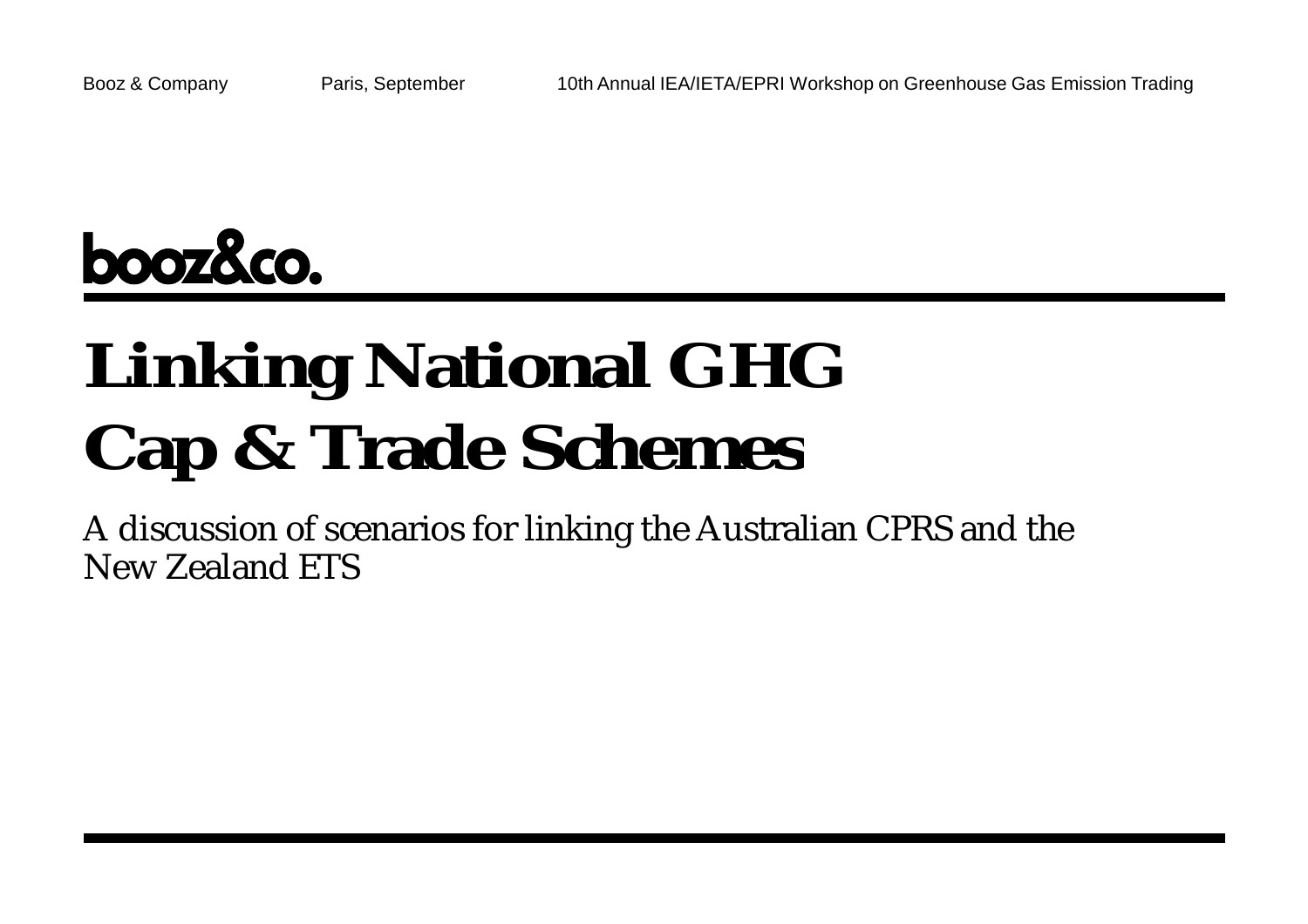

## **Background…**

- Booz & Company is a leading global management consulting firm, helping the world's top businesses, governments and other institutions.
- Global firm with 3,300+ professionals in 57 offices in more than 30 countries worldwide.
- Our firm is the oldest management consulting firm still in existence, the first to use the term 'management consultant', and the only firm to be a top-tier provider of consulting services in both the public and private sectors around the world.
- In 2008, we separated our operations from our U.S. Government consulting business, which retains the name Booz Allen Hamilton. We continue our work with businesses, governments and organizations around the world, now under the name Booz & Company.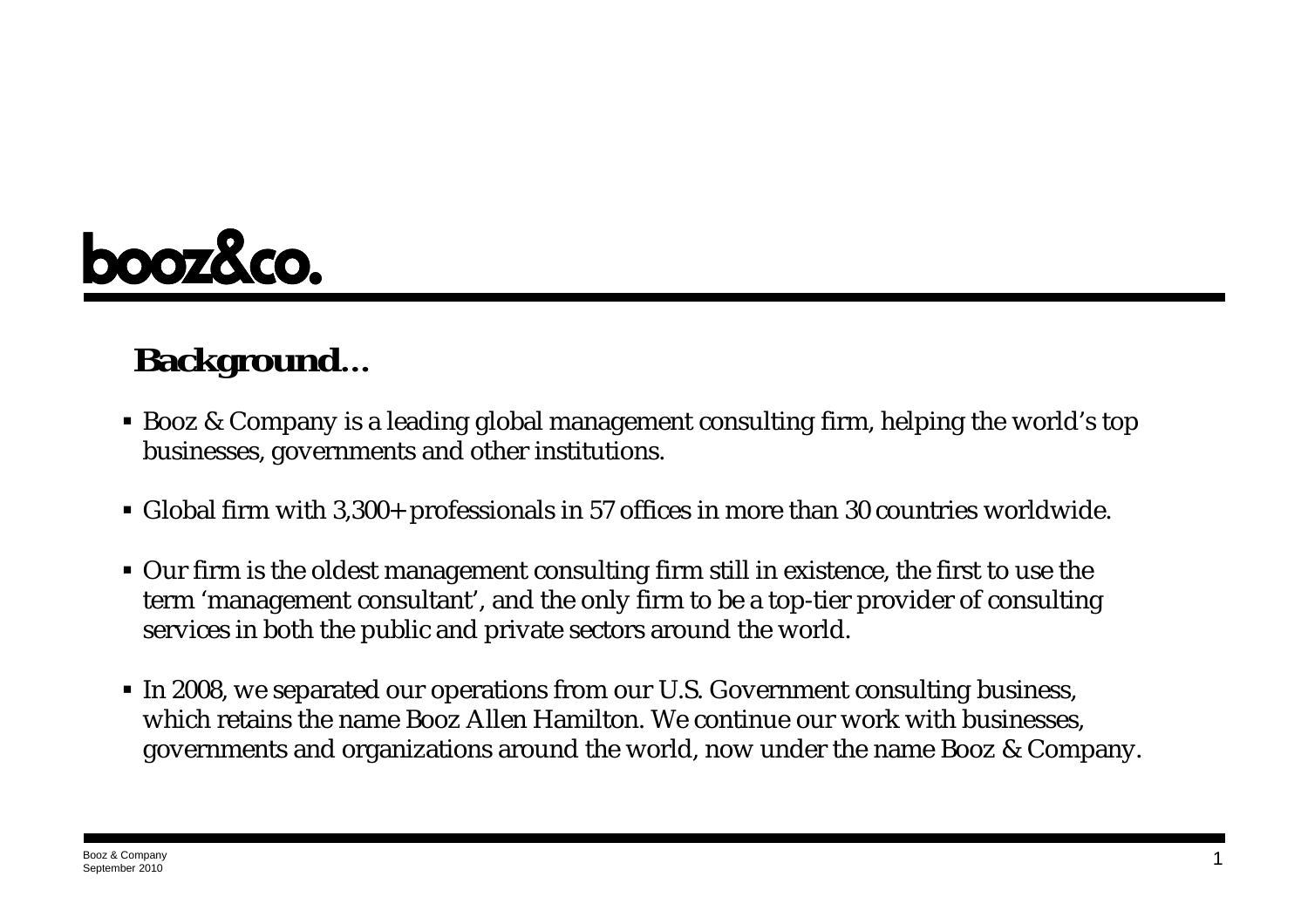

## **Examples of our work in Low Carbon & Sustainability…**

- Establishing the new Directorate of Energy & Climate Change within the UAE government
- Supporting the UNDP to elaborate capacity building plans across 11 developing countries to enable creation of Low Emissions Development Strategies, NAMAs & NAPAs and promote private sector participation in scaled-up mitigation actions
- Adapting established frameworks for threat assessments, vulnerability analysis and capability development from the security & intelligence communities to enable rapid improvements in resilience and recovery capabilities within developing economies
- Strengthening the regulatory frameworks and approaches for compliance and enforcement within Australia's mandatory reporting system for energy use and carbon emissions
- Investigating potential for linking of RE credit markets, carbon compliance markets, bilateral and cross-recognition arrangements, and other new market mechanisms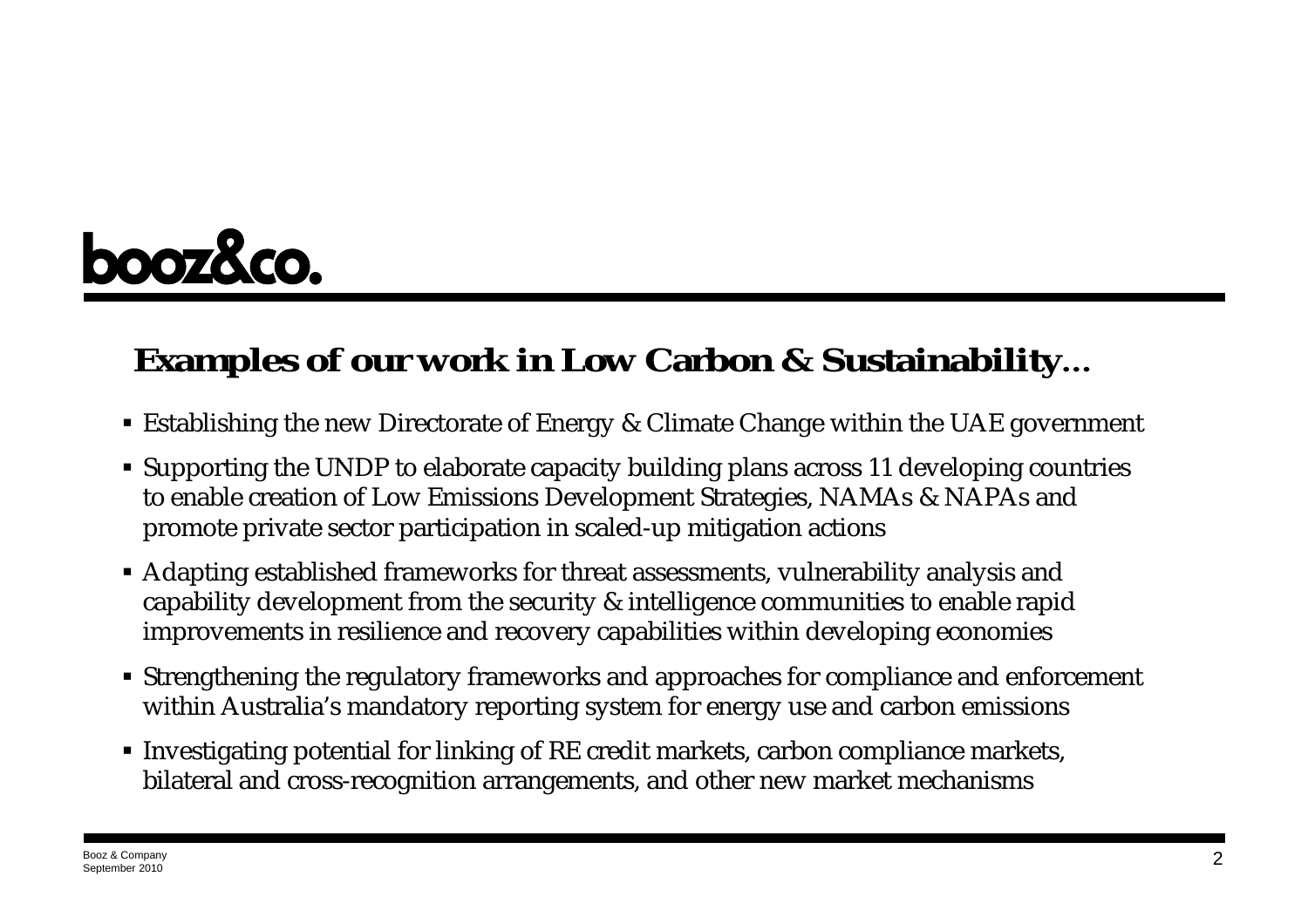## **Several factors make the case for linking Australia's CPRS to the New Zealand ETS particularly compelling**

#### **Case for linking CPRS and NZ ETS**

|                         | <b>Cost Savings</b>                                       | A Trans-Tasman Scheme would reduce compliance costs for business given mutual recognition<br>of domestic units and harmonised reporting obligations<br>Linking would create opportunities for sharing governance arrangements and technical<br>resources (e.g., auditors and accreditation resources)                                                                           |
|-------------------------|-----------------------------------------------------------|---------------------------------------------------------------------------------------------------------------------------------------------------------------------------------------------------------------------------------------------------------------------------------------------------------------------------------------------------------------------------------|
| $\overline{2}$          | <b>Increased</b><br>liquidity                             | Linking would overcome liquidity constraints that could hamper a standalone scheme<br>Particular advantages would accrue to New Zealand, given its relatively small scheme and the<br>government's intention not to auction units but to buy units in international markets                                                                                                     |
| $\overline{3}$          | <b>First steps</b><br>towards<br>international<br>linkage | • Countries are geographically close with Australia being NZ's nearest developed country<br>Linking to NZ ETS would provide a "test case" and create momentum for Australia to pursue<br>broader linking arrangements with other countries - regional hub could be formed by integrating<br>Indonesia and PNG and potential links could be established with other Asian markets |
| $\overline{\mathbf{4}}$ | <b>Consistency</b><br>with growing<br>economic ties       | A harmonised scheme would align strongly with Australia and New Zealand's existing economic<br>and policy relationships, with trade relations underpinned by ANZCERTA<br>• There are significant economic benefits to be yielded for both nations through linking                                                                                                               |
| 5 <sup>5</sup>          | <b>Alignment of</b><br><b>Scheme</b><br><b>Coverage</b>   | Both countries aspire to an "all sectors, all gases" approach in their respective Schemes<br>NZ was the first country to cover forestry within an ETS and Australia has chosen to align itself to<br>this position. Both nations are considering how to cover <b>agriculture</b> - another controversial sector                                                                 |

Source: Jotzo and Betz - "Linking the Australian Emissions Trading Scheme" (Working Paper), 23 February 2008, p. 18-19; Booz & Company analysis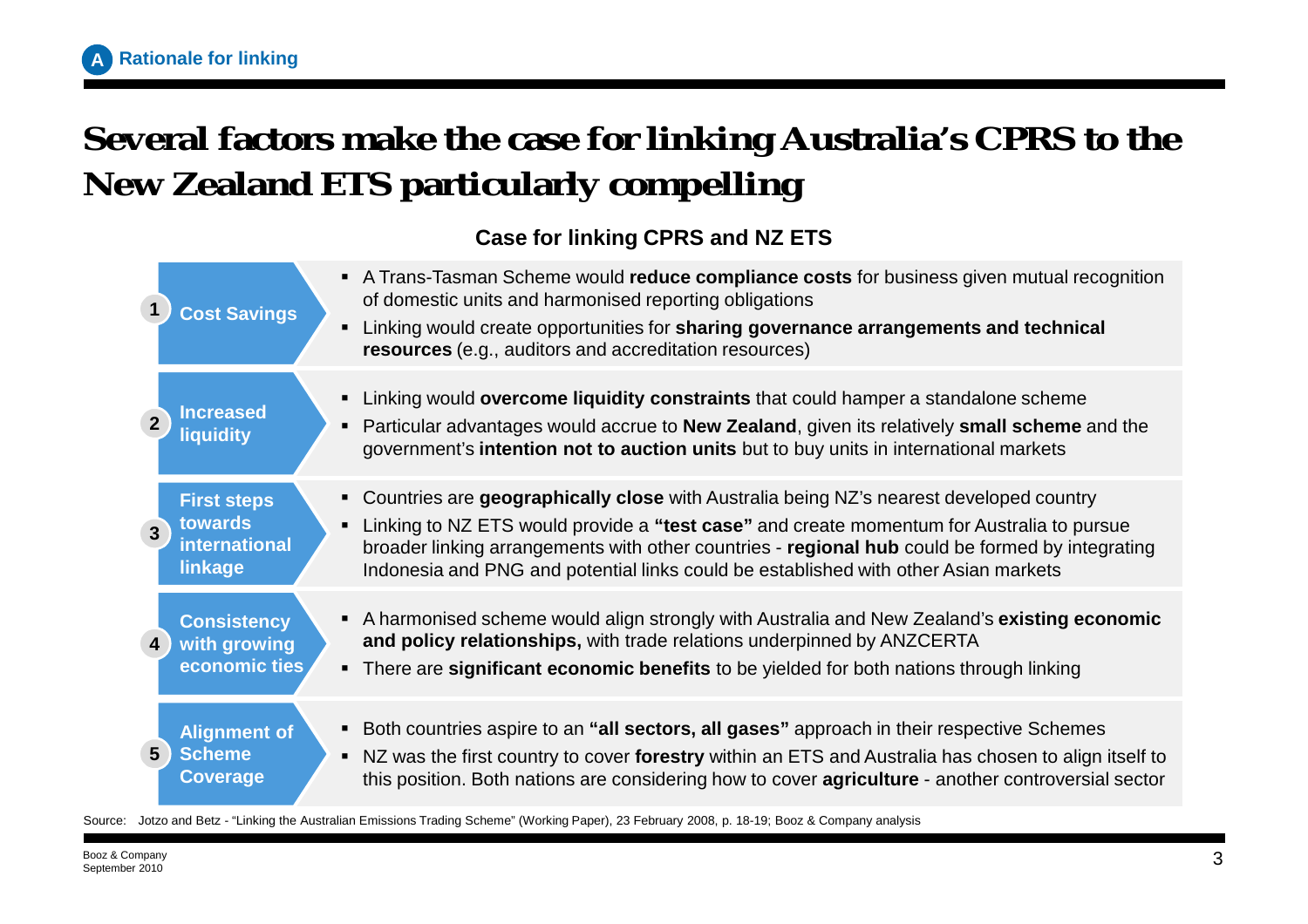#### **The CPRS contemplates four dimensions of international linking, from which flow three underlying decisions for the Government**

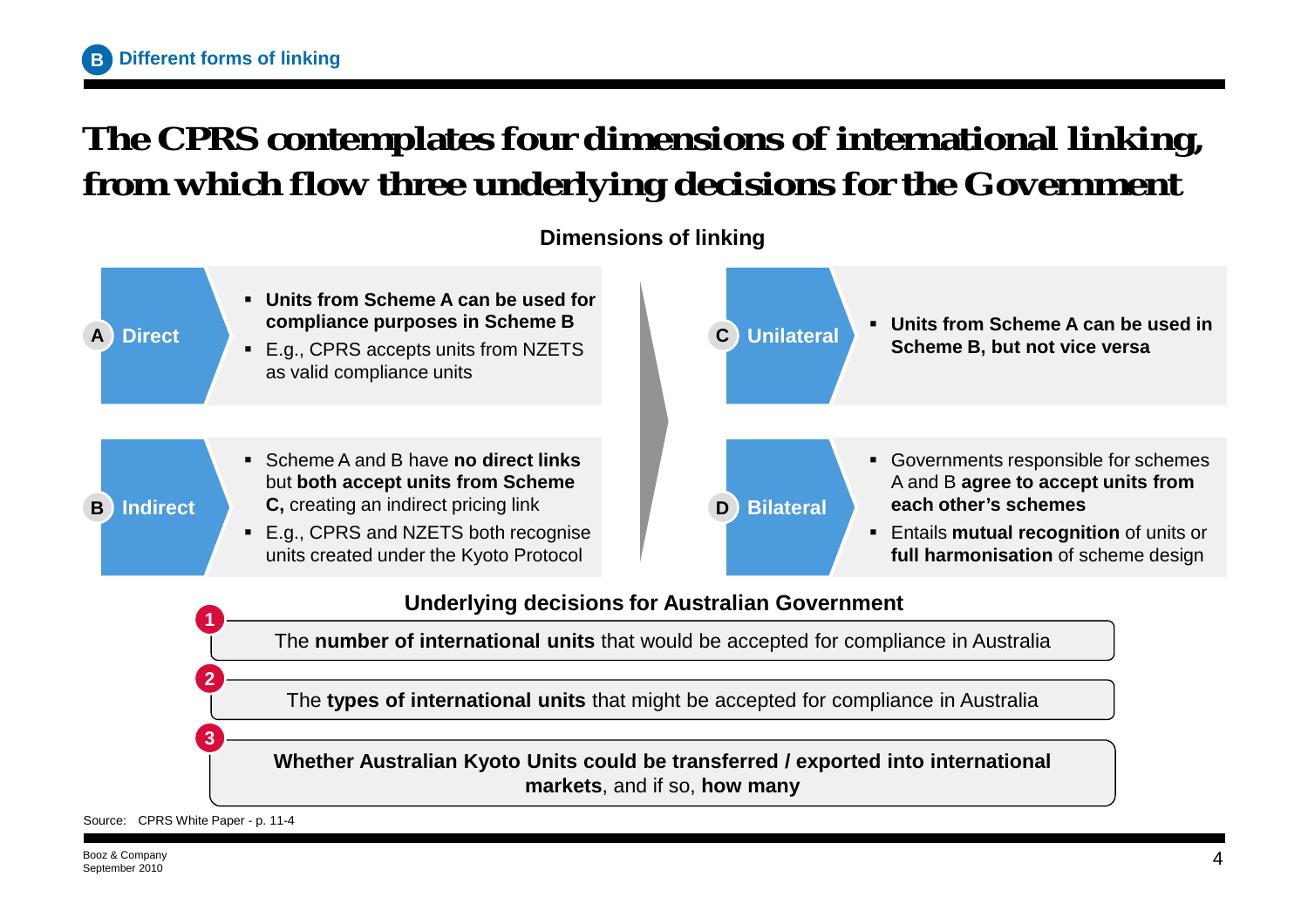#### **While many Scheme design features must align to enable linking, we have shortlisted these to focus on key challenges and issues**



Source: Categorisations proposed by IETA - "Linking the EU ETS with emerging emissions trading schemes"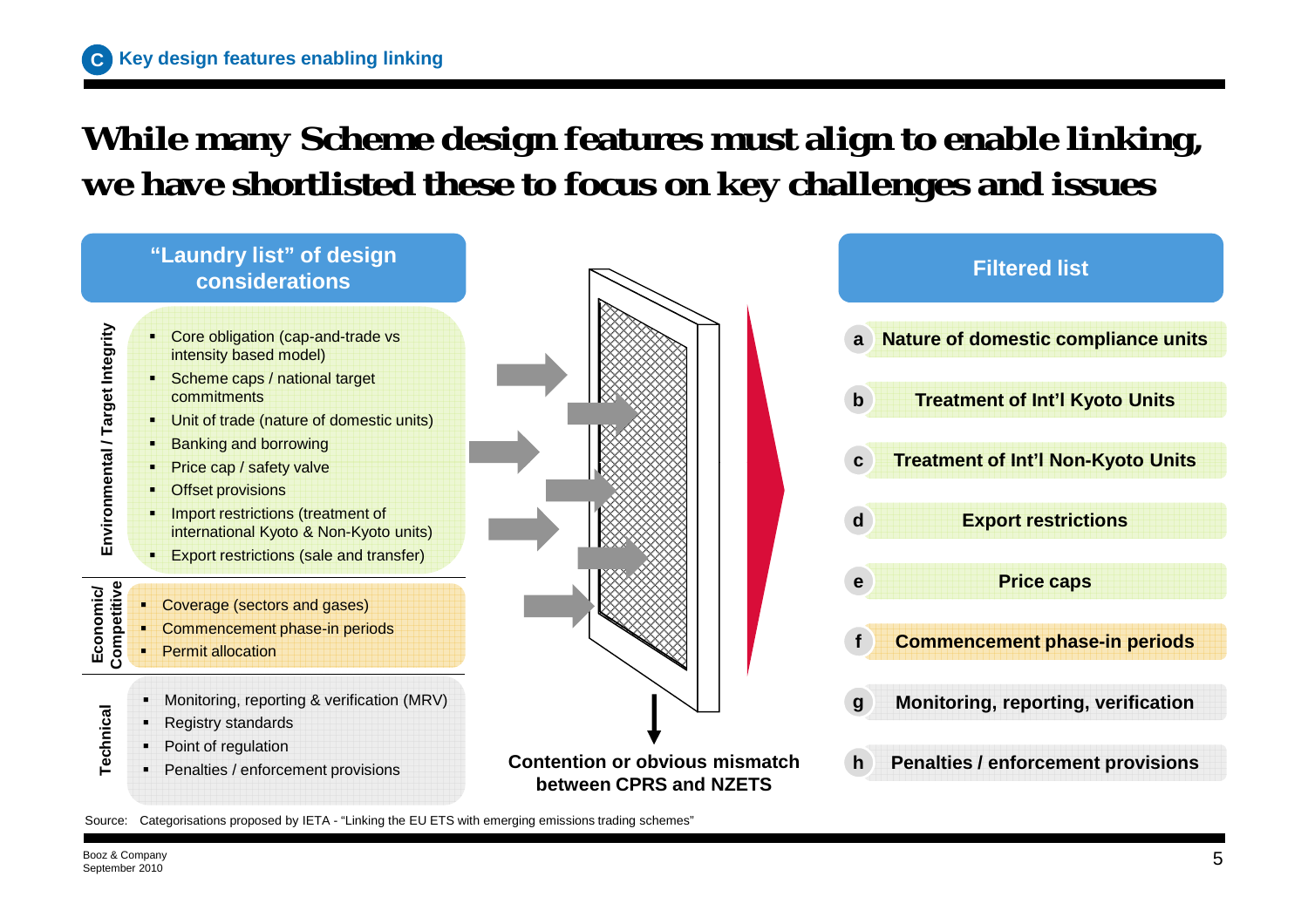#### **In summary, some of these issues may create hurdles for deeper Australia-New Zealand Scheme linkage ILLUSTRATIVE**

**Impact summary of key design features enabling linking**

**Marginal barrier to linking Least time to implement**

**Significant barrier to linking Most time to implement**

|              |                                                      | <b>Degree of linking</b> |                                                                                                                                                                                                           | <b>Timing of linking</b> |                                                                                                                                                                                      |
|--------------|------------------------------------------------------|--------------------------|-----------------------------------------------------------------------------------------------------------------------------------------------------------------------------------------------------------|--------------------------|--------------------------------------------------------------------------------------------------------------------------------------------------------------------------------------|
|              | <b>Design Feature</b>                                | <b>Impact</b>            | <b>Implication / Comment</b>                                                                                                                                                                              | <b>Impact</b>            | <b>Implication / Comment</b>                                                                                                                                                         |
| a            | <b>Nature of domestic</b><br>compliance units        |                          | A "common currency" already exists as both countries<br>have stapled their domestic units to AAUs. The next step<br>is for cross-recognition of AEUs and NZUs to occur                                    |                          | Cross-recognition of domestic units would be quick to<br>achieve - merely requires simple legislative amendments<br>to each country's ETS legislation                                |
| $\mathbf b$  | <b>Treatment of Int'l</b><br><b>Kyoto Units</b>      |                          | Differential treatment of foreign AAUs is a major barrier<br>$\blacksquare$<br>to bilateral linking. Either Australia must relax CPRS by<br>accepting AAUs or NZ must renege on accepting AAUs            |                          | Unclear whether AU/NZ will change position on AAUs.<br>٠<br>AU would have to be assured of Scheme integrity and no<br>significant price impact - this evaluation may take time       |
|              | <b>Treatment of Int'll</b><br><b>Non-Kyoto Units</b> |                          | At this stage no barrier to linking as Non-Kyoto units are<br>$\blacksquare$<br>not recognised by either Scheme. Potential future barrier<br>if one country begins recognition and the other does not     |                          | AU to review its position for post 2012-13 period, but 5<br>years notice required if Non-Kyoto Units recognised.<br>If status quo is maintained timing is not relevant               |
| d            | <b>Export restrictions</b>                           |                          | Export restrictions in Australia is a fundamental barrier to<br>linking as AU emitters could not sell AEUs into NZ<br>market. Restrictions must be removed to facilitate linking                          |                          | Five years notice except for bilateral link. However,<br>export restrictions not likely to be lifted any time soon<br>given review requirements and study of price impact            |
|              | <b>Price caps</b>                                    |                          | Price cap must be removed, a common price cap would<br>have to be adopted, or the AU price cap would have to<br>be raised so high so as to effectively not be accessed                                    |                          | Extensive negotiations may be required given political<br>sensitivity - Price cap may compromise environmental<br>integrity of NZ ETS while costly to AU if cap is accessed          |
|              | <b>Commencement</b><br>phase-in periods              |                          | Not an in-principle barrier to bilateral linking given all-<br>$\blacksquare$<br>gases, all-sectors approach. Timing of phase-in periods<br>is slightly contentious but not a long term hurdle to linking |                          | Sectoral coverage not aligned until Agriculture phased-in<br>in Australia in 2015. However, slight differential treatment<br>of forestry and waste sectors may delay linking efforts |
| $\mathbf{g}$ | Monitoring, reporting,<br>verification               |                          | AU MRV standards appear more rigorous and it is<br>$\blacksquare$<br>unlikely AU Govt will relax its requirements. NZ Govt may<br>have to tighten procedures e.g., assurance requirements                 |                          | Mid-term negotiations may be required to align MRV<br>stringency. N.B. after agreement reached, establishing<br>joint registry and regulator may be time consuming                   |
| $\mathsf{h}$ | <b>Penalties / enforcement</b><br><b>provisions</b>  |                          | Not a significant barrier to linking at this stage - Unclear<br>which Scheme's penalties are more severe but penalties<br>should be aligned to enhance political acceptability                            |                          | Alignment is relatively quick to implement - simple<br>legislative change. Time is needed to reach agreement<br>although this is not expected to be overly onerous                   |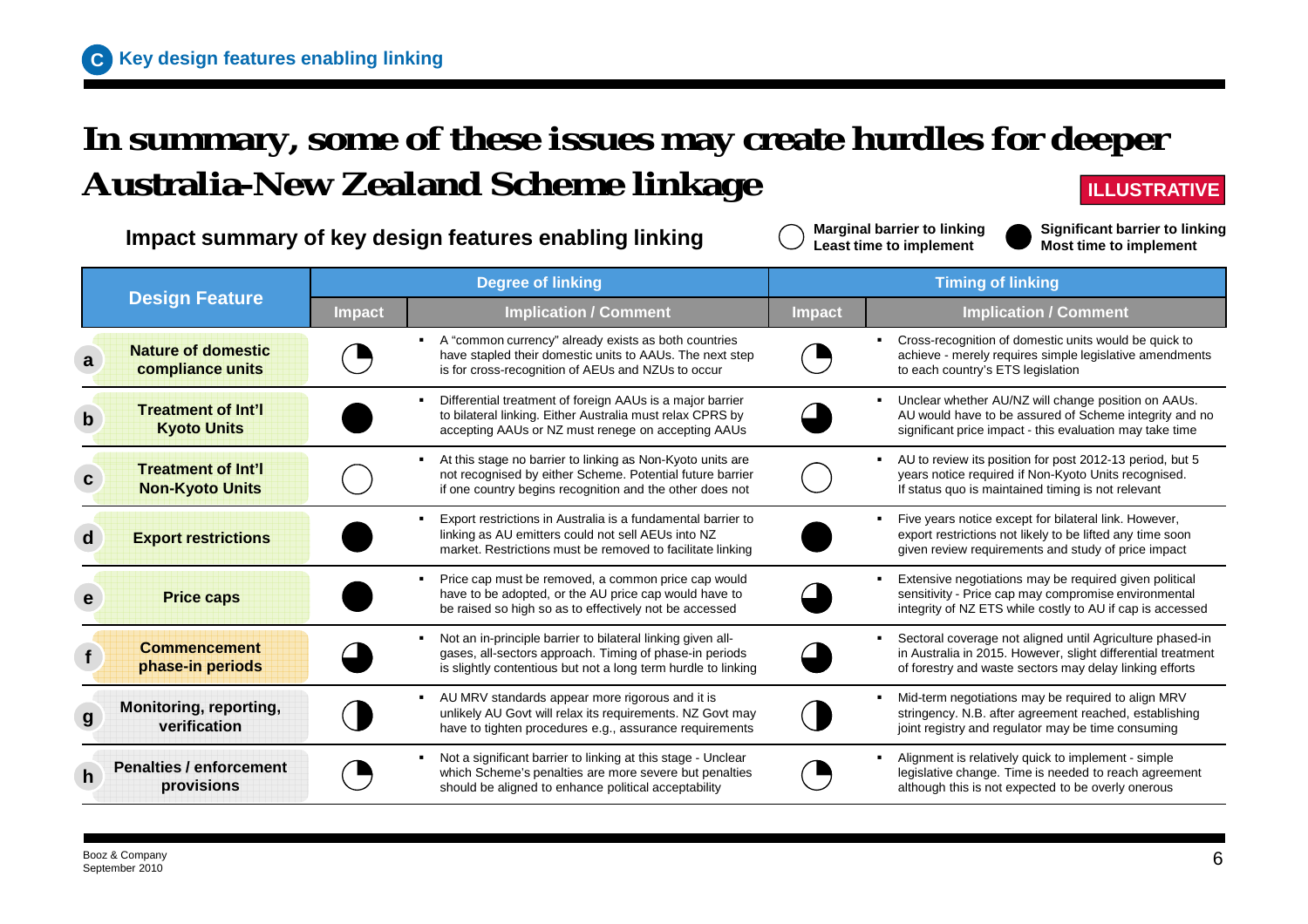#### **Linking scenarios can be considered across two dimensions - the degree of integration and the time taken to develop the links**

**Framework for evaluating linking scenarios**

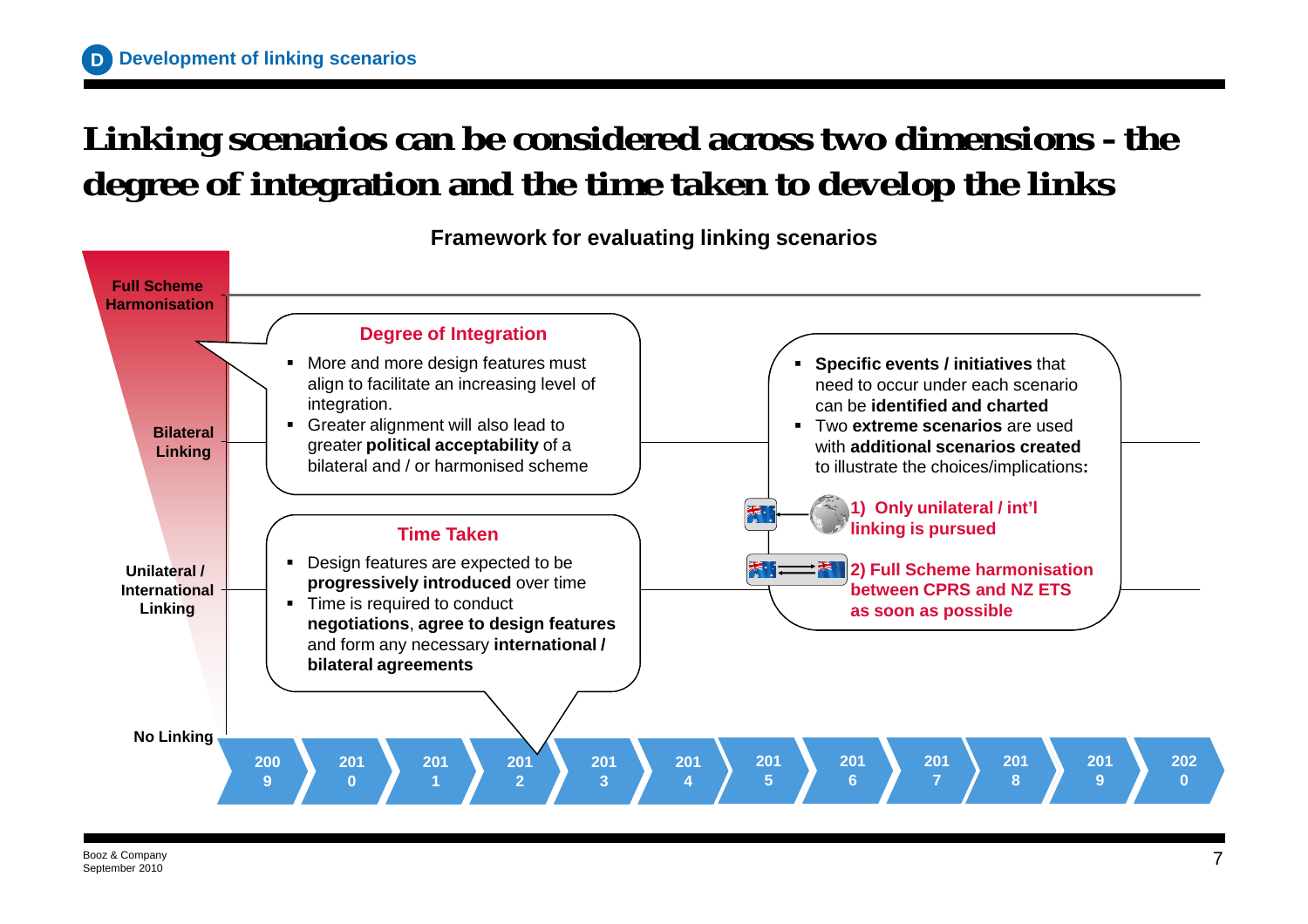## **There are four key drivers that will make linking politically acceptable to both the Australian and New Zealand Governments**

#### **Drivers conducive to linking**



Source: CPRS White Paper; Booz & Company analysis